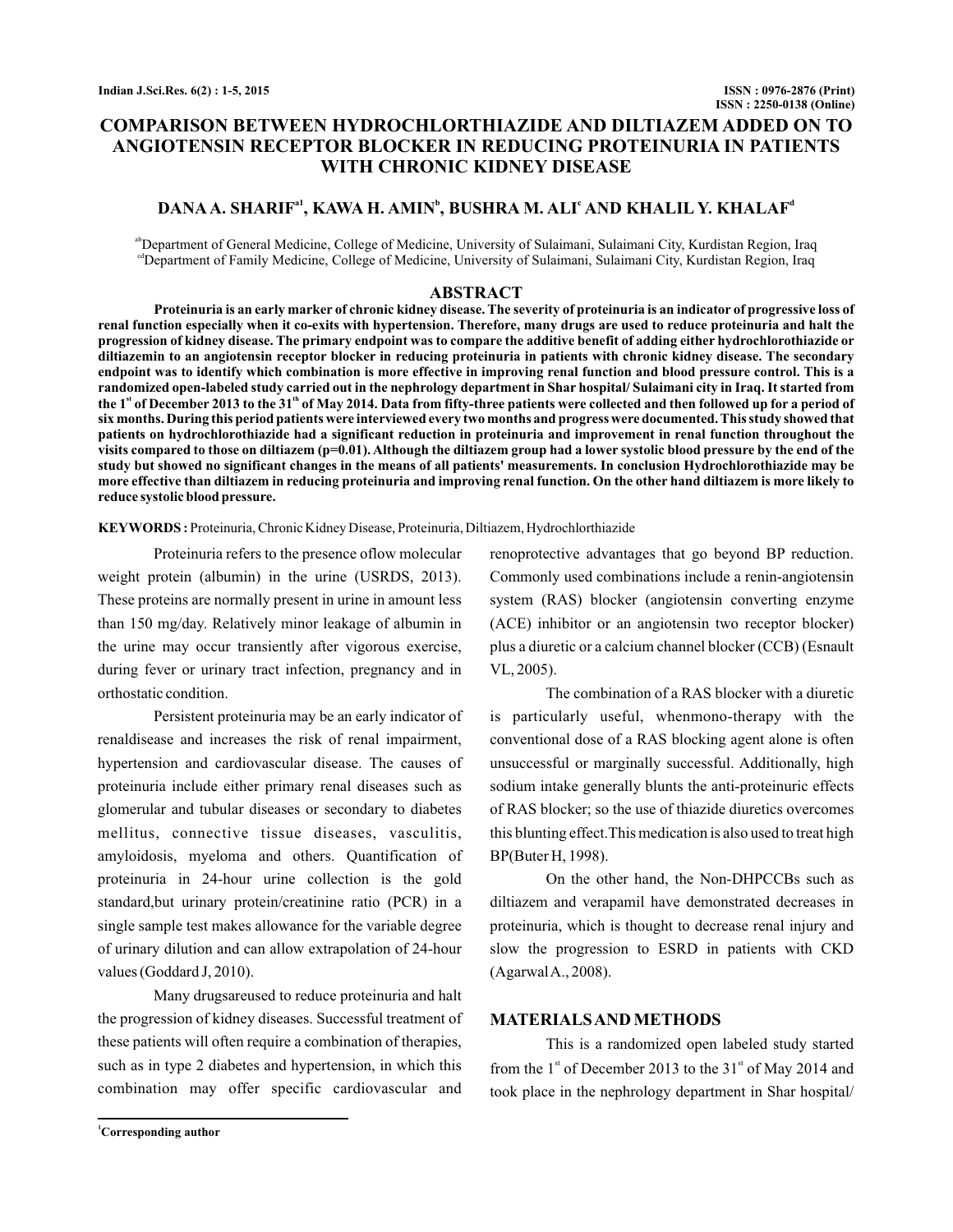Sulaimania city in Iraq. Initially Data from 70 patients were collected with significant proteinuria (urinary PCR of  $\geq 1$  or ≥ 1gm/24 hours of urine collection). After approval from the ethical comity, they were randomly assigned to either Diltiazem or Hydrochlorothiazide in adjuvant to a maximum tolerated dose of a RAS blocker and then followed up for a period of six months. Twenty-eight (52.8%) patients on Hydrochlorothiazide and twenty-five (47.2%) patients on Diltiazem finished the study and 17 patients were either declined or lost in the follow up.During this period patients were interviewed every two months and progress were documented.The primary end point was to identify which drug added on to a RAS blocker is more effective in reducing proteinuria. The secondary end point was to identify the effect of each drug on renal function and blood pressure.

Patients with urinary PCR of  $\leq$  1, those whom are younger than 18 years of age and those with end stage renal failure or whom had kidney transplant were excluded from the study. Fisher exact test were used to analyse categorical variables. Independent sample t-test and ANOVA test used to analyse continuous variables (means  $\pm$  SD). A p-value of<0.05 was considered as significant.

#### **RESULTS**

According to CKD classification there were a statistically significant increase inCKD stage 5(eGFR<15) in the third visit of patients,  $5(83.3\%)$  (p=0.02). However, in the second visit only one patient (16.7%) developed CKD stage 5 (Table 1).

In those patients on hydrochlorothiazide there were and increase in the number of patients with CKD stage one (two patients at first visit to six patients at third visit) as shown in table 2.

ANOVA analysis revealed that those patients on hydrochlorothiazide had a significant increase (improvement) in the means of eGFR  $(p=0.01)$  and a significant decrease(improvement) in means ofurinary PCRthroughout the three visits  $(p=0.01)$ . However, there were no significant changes in means of systolic and diastolic pressure throughoutthe threevisits for the same group of patients.

Post hoc analysis revealed that those patients on hydrochlorothiazide had a significant increase (improvement) for means of eGFR betweenthe first andthe third visits and betweenthe second and the third visits (p= 0.03). Inaddition to this, there was a significant

| Variable                | -st<br>visit |               | $\lambda$ nd<br>visit |               | → rd<br>visit |      | Fishers | P    |
|-------------------------|--------------|---------------|-----------------------|---------------|---------------|------|---------|------|
|                         | No.          | $\frac{0}{0}$ | No.                   | $\frac{0}{0}$ | No.           | $\%$ | exact   |      |
| <b>CKD</b> stages (GFR) |              |               |                       |               |               | test |         |      |
| $\geq 90$               |              | 31.3          |                       | 12.5          |               | 56.3 | 17      | 0.02 |
| $60 - 89$               |              | 25.0          | 14                    | 43.8          | 10            | 31.3 |         |      |
| $30 - 59$               | 13           | 29.5          | 15                    | 34.1          | 16            | 36.4 |         |      |
| $15 - 29$               | 27           | 44.3          | 21                    | 34.4          | 13            | 21.3 |         |      |
| < 15                    |              |               |                       | 16.7          |               | 83.3 |         |      |

### **Table 1: CKD Classification of Studied Patients**

**Table 2: CKD Classification of Studied Patients According to the Drugs**

|            |           | $1st$ visit  |           | $2nd$ visit  |           | $3rd$ visit  |           |
|------------|-----------|--------------|-----------|--------------|-----------|--------------|-----------|
|            |           | Drug         |           | Drug         |           | Drug         |           |
| Variable   |           | Hydrochlorot | Diltiazem | Hydrochlorot | Diltiazem | Hydrochlorot | Diltiazem |
|            |           | hiazide      |           | hiazide      |           | hiazide      |           |
|            |           | No.          | No.       | No.          | No.       | No.          | No.       |
| <b>CKD</b> | $\geq 90$ | ◠            |           | $_{0}$       | ◠         |              |           |
|            | 60-89     |              |           | 6            |           |              |           |
|            | $30 - 59$ |              |           | 9            |           |              | 8         |
|            | $15-29$   | 14           | 13        | 12           |           |              |           |
|            | $\leq$ 15 |              |           |              |           |              |           |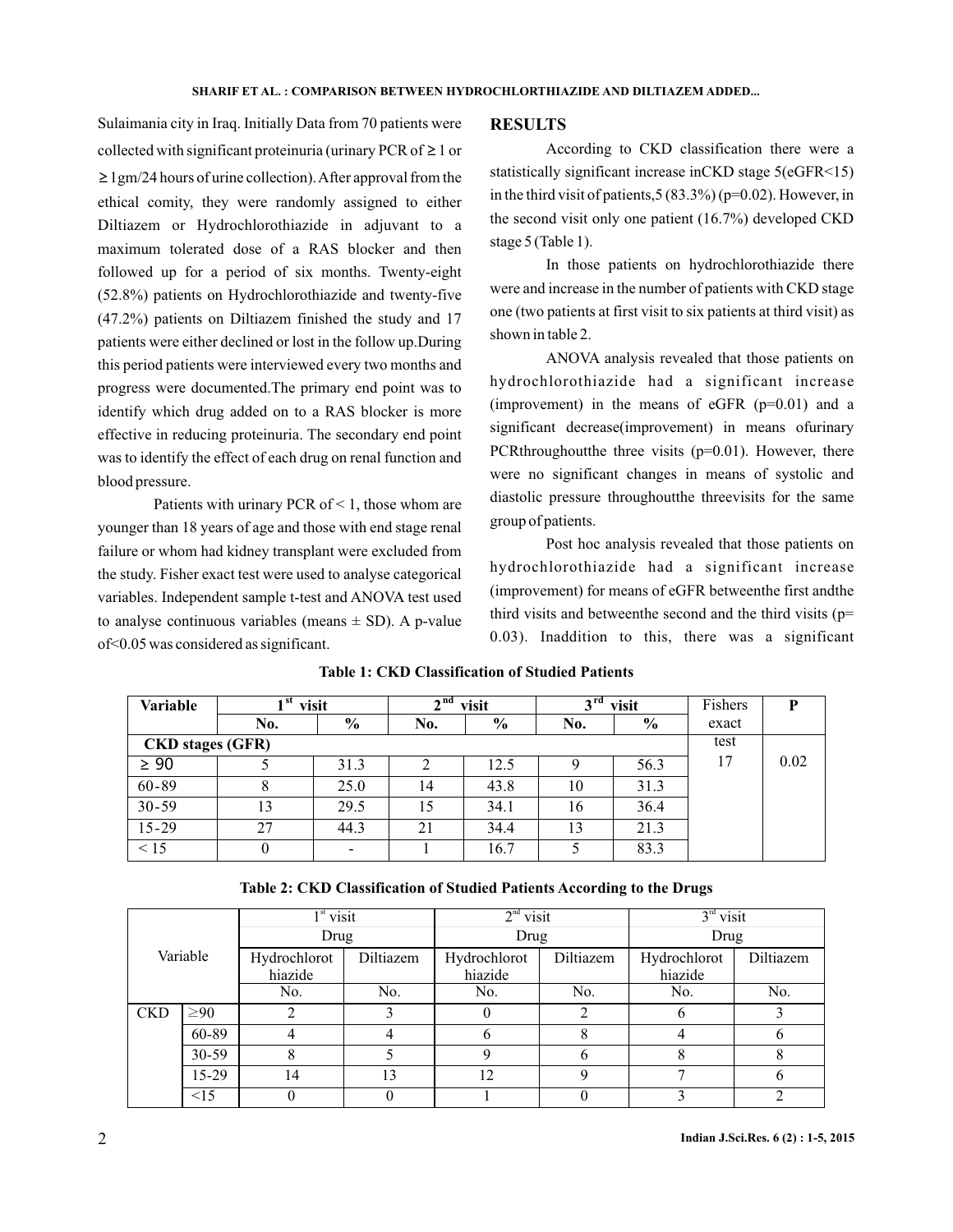| <b>Variable</b>                     | Drug                                      | <b>Results of visits in Mean±SD</b> |                |                 |                  |                 |  |
|-------------------------------------|-------------------------------------------|-------------------------------------|----------------|-----------------|------------------|-----------------|--|
|                                     |                                           | <b>PCR</b>                          | S. Cr          | eGFR            | Sys. BP          | Dias. BP        |  |
| $1st$ visit                         | Hydroch.                                  | $3.6 \pm 2.1$                       | $2.2 \pm 1.05$ | $41.01 \pm 5.4$ | $158.5 \pm 30.7$ | $90.6 \pm 15$   |  |
|                                     | Diltiazem                                 | $2.6 \pm 1.3$                       | $2.1 \pm 1.1$  | $45 \pm 28.9$   | $146.6 \pm 30.3$ | $89.5 \pm 17.4$ |  |
| $2nd$ visit                         | Hydroch.                                  | $3 \pm 1.8$                         | $2.1 \pm 1.1$  | $40.2 \pm 21.2$ | $156.2 \pm 24.5$ | $85.2 \pm 12.6$ |  |
|                                     | Diltiazem                                 | $2.3 \pm 1$                         | $1.9 \pm 1.2$  | $48.7 \pm 27.2$ | $143 \pm 23.8$   | $87.8 \pm 14.8$ |  |
| $3rd$ visit                         | Hydroch.                                  | $2.1 \pm 1.7$                       | $1.8 \pm 1.2$  | $71\pm 68.7$    | $155.2 \pm 25$   | $82.5 \pm 13$   |  |
|                                     | Diltiazem                                 | $2.2 \pm 2.2$                       | $1.9 \pm 1.2$  | $51 \pm 29.5$   | $142.5 \pm 20.4$ | $86.9 \pm 12.5$ |  |
| ANOVA test (p                       | Hydroch.                                  | 0.01                                | 0.4            | 0.01            | 0.8              | 0.08            |  |
| value)                              | Diltiazem                                 | 0.6                                 | 0.8            | 0.7             | 0.8              | 0.8             |  |
|                                     | Post Hoc test in between groups (p value) |                                     |                |                 |                  |                 |  |
| $1st$ visit & $2nd$ visit           | Hydroch.                                  | 0.5                                 | 0.9            | 0.9             | 0.9              | 0.3             |  |
|                                     | Diltiazem                                 |                                     |                |                 |                  |                 |  |
| $2nd$ visit & 3 <sup>rd</sup> visit | Hydroch.                                  | 0.1                                 | 0.4            | 0.03            | 0.9              | 0.07            |  |
|                                     | Diltiazem                                 |                                     |                |                 |                  |                 |  |
| $1st$ visit & $3rd$ visit           | Hydroch.                                  | 0.01                                | 0.6            | 0.03            | 0.8              | 0.7             |  |
|                                     | Diltiazem                                 |                                     |                |                 |                  |                 |  |

**Table 3: ANOVA Analysis of Patients' Measurements Through the Three Visits According to the Drug Intake**

**Table 4: Comparison of Patient's Measurements at the First Visit According to the Drugs**

| Variable      | Hydroch.         | <b>Diltiazem</b> | t-test |      |
|---------------|------------------|------------------|--------|------|
|               | $Mean \pm SD$    | $Mean \pm SD$    |        |      |
| <b>PCR</b>    | $3.6 \pm 2.1$    | $2.6 \pm 1.3$    | 1.9    | 0.51 |
| S. Creatinine | $2.2 \pm 1.05$   | $2.1 \pm 1.1$    | 0.1    | 0.9  |
| $e$ GFR       | $41 \pm 28.8$    | $45 \pm 28.9$    | 0.5    | 0.6  |
| Sys. BP.      | $158.5 \pm 30.7$ | $146.6 \pm 30.3$ | 1.4    | 0.1  |
| Dias. BP.     | $90.6 \pm 15$    | $89.5 \pm 17.2$  | 0.2    | 0.8  |

**Table 5: Comparison of Patient's Measurements at The Third Visit According to Drugs Intake**

| <b>Variable</b>      | Hydroch.        | <b>Diltiazem</b> | t-test |      |
|----------------------|-----------------|------------------|--------|------|
|                      | <b>Mean</b> ±SD | $Mean \pm SD$    |        |      |
| <b>PCR</b>           | $2.1 \pm 1.7$   | $2.2 \pm 2.2$    | 0.1    | 0.8  |
| <b>S.</b> Creatinine | $2 \pm 1.1$     | $1.9 \pm 1.2$    | 0.05   | 0.9  |
| $_{\rm eGFR}$        | $44.6 \pm 24.5$ | $51\pm 29.5$     | 0.8    | 0.3  |
| Sys. BP.             | $155.2 \pm 25$  | $142.5 \pm 20.4$ |        | 0.04 |
| Dias. BP.            | $82.5 \pm 13$   | $86.9 \pm 12.5$  | 12     | 0.2  |

decrease(improvement) in the means of urinary PCR between the first and the third visit( $p=0.01$ ).

ANOVA analysis also revealed no significant changes in the means of all patients' measurements for patients on Diltiazem. All these findings were shown in table 3.

Analysis of patient's measurements according to drug intake at first visit using independent t-test, revealed no

significant difference in means of measurements between patients on hydrochlorothiazide and those on diltiazem as shown in table 4.

Analysis of patient's measurements according to drug intake at third visit using independent t-test, revealed a significant difference only in means of systolic blood pressure between patients on Hydrochlorothiazide and those on Diltiazem ( $p= 0.04$ ). Patients on Diltiazem had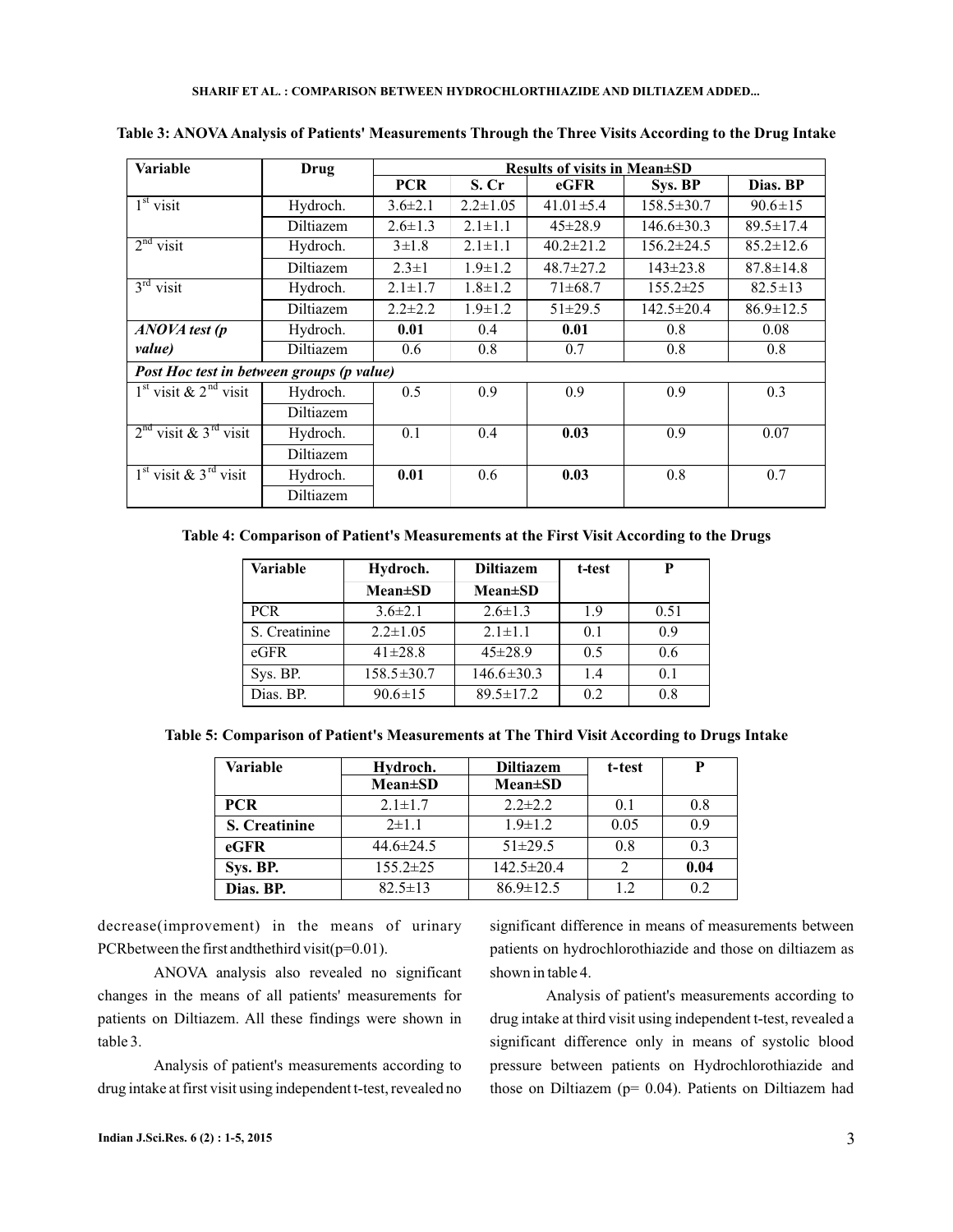lower systolic blood pressure than those on Hydrochlorothiazide (Table 5).

### **DISCUSSION**

In this study, there was a significant improvement in renal function by the end of the third visit.This finding was more prominent in those whom treated with Hydrochlorothiazide diuretics. This was consistent with the results of a study in France (Dussol B, 2012).

ANOVA analysis in the present study revealed that CKD patients treated with Hydrochlorothiazide had a significant improvement in eGFR and urinary PCR after three visits. This finding was consistent with results ofa study in Japan (Abe M, 2009), which concluded that a low dose of Hydrochlorothiazide had are no protective effect due to its BPlowering effect.

There are also randomized controlled trials supporting the use of the thiazide diuretic in type 2 diabetics with hypertension in reducing microalbuminuria compared with that of the ACE inhibitors, such as Enalapriland captopril. Hydrochlorothiazide or Chlorthalidone are most commonly employed to decrease the risk of cardiovascular disease(CVD) in CKD when the creatinine clearance(CrCl) level is more than 30 mL/min. These agents are not effective at CrCl levels of less than 30 mL/min because they lose their ability to excrete sodium with declining renal function.

In this study, hypertension constituted 32.1% of CKD studied sample. Hypertension is a major risk factor for cardiovascular and renal diseases. In many studies, about 60% to 90% of CKD patients with hypertension treated with either thiazide-type or loop diuretics added to either ACE inhibitors orARBs (Brenner BM, 2001).

Other studies have shown that the combination of thiazide diuretics with agents that block the RAS is more effective than either type of treatment alone in lowering blood pressure (25,26). Most patients with CKD require more than one antihypertensive agent to reach a target BP of less than 130/80 mm Hg. Therefore, the sepatients could be treated with a diuretic in combination with a RAS blocker to reach the target BP.

In this study, we have shown that the combination of RAS blocker with Diltiazem was more effective than

thiazide with a RAS blocker in reducing blood pressure in CKD patients. This finding was consistent with a study in USAthat reported a significant effect of Non-DHP CCBs on BPreduction compared to the weak effect of diuretics (Salinitri F, 2009).

On the other hand, we have revealed that Diltiazem has no significant effect on renal function of CKD patients throughout the three visits. This finding was inconsistent with a study done in Spain (Robles NR, 2013).

Although CKD is a progressive disease but reducing protein uria and controlling BP may halt or slow down this progression. We believe that further studies with larger sample size are required to support the superiority of certain drugs over the others in these patients.

### **CONCLUSION**

In this study we have showed that Hydrochlorothiazide has a significant effect on improving renal function in CKD patients. Besides Hydrochlorothiazide may be more effective than Diltiazem in reducing proteinuria when added on to a RAS blocker in these patients. On the other hand, Diltiazem could be better in controlling blood pressure in CKD patients but probably has no significant effect on renal function or proteinuria.

### **REFERENCES**

- Abe M., Okada K., Maruyama T., Matsumoto K. Renoprotect and blood pressure lowering effect of low-dose hydrochlorothiazide added to intensive renin-angiotensin inhibition in hypertensive patients with chronic kidney disease. Int J ClinPharmacolTher. 2009; 47(8):525-32.
- AgarwalA., Haddad N., Herbert L.A., 2008. Progression of kidney disease:Diagnosis and management. In: Molony D., Craig J., eds. Evidence-Based Nephrology. Hoboken, NJ:Wiley:311-322.
- Bakris G.L.: The role of combination antihypertensive therapy and the progression of renal disease hypertension: Looking toward the next millennium. Am J Hypertens 1998 (l): 11:158S-162S.